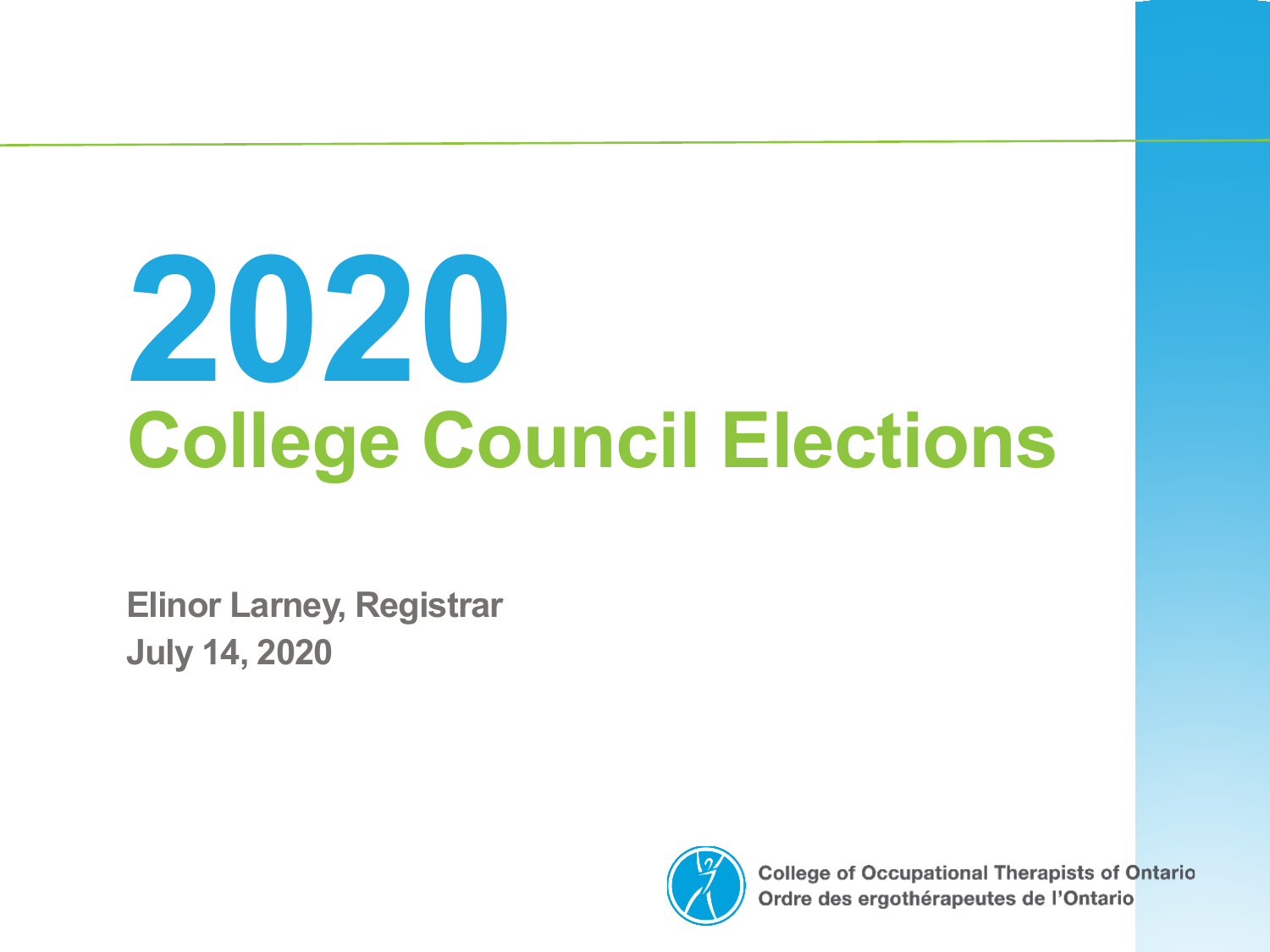

#### **Agenda**

- 1. Understanding Regulation
- 2. The Role of OTs in Self-regulation and Governance
- 3. The Role of a Council Member at the College
- 4. Some College Priorities
- 5. Time Commitment
- 6. Logistics
- 7. Questions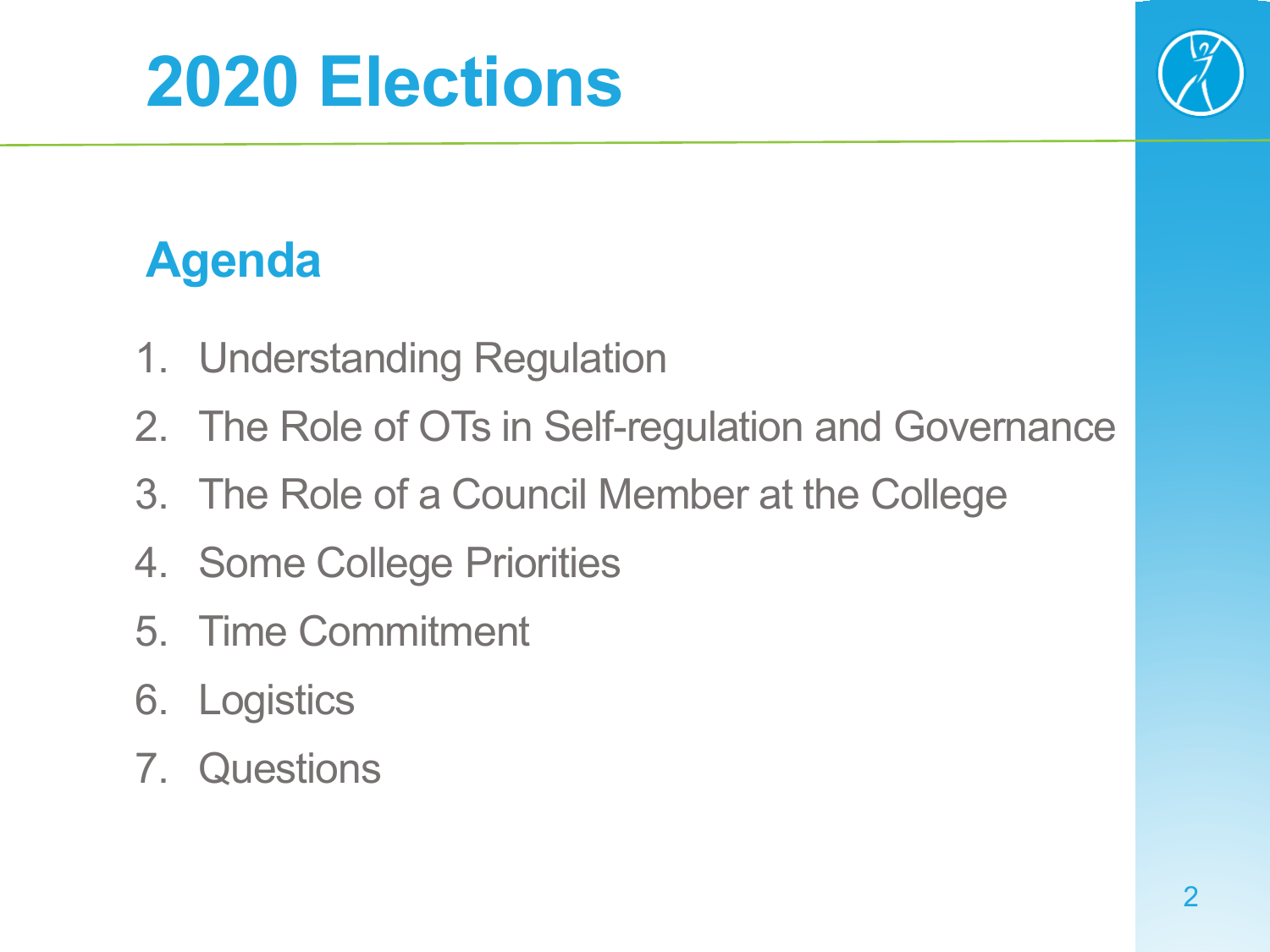

#### **Why Regulation Matters:**

The regulation of health professionals matters because:

- It protects the public's right to quality health care services.
- It sets and enforces standards and guidelines for the practice and conduct of its members.
- It takes action when members of the public have a concern about their health care.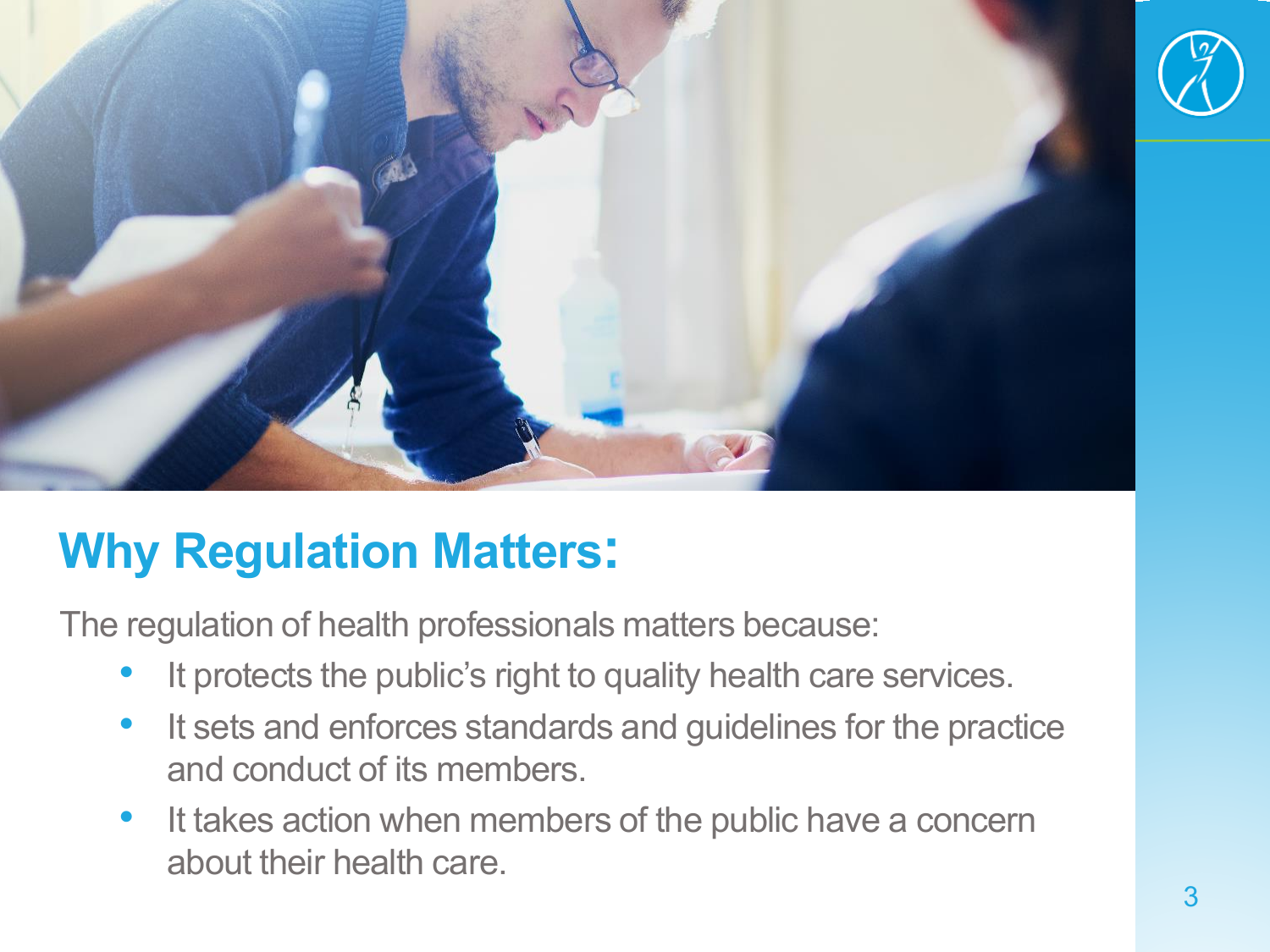

### **What is your role in self-regulation?**

Take an active part in protecting the public by:

- Participating in the election by supporting a nomination and voting.
- Standing for election and if elected, serving on Council.

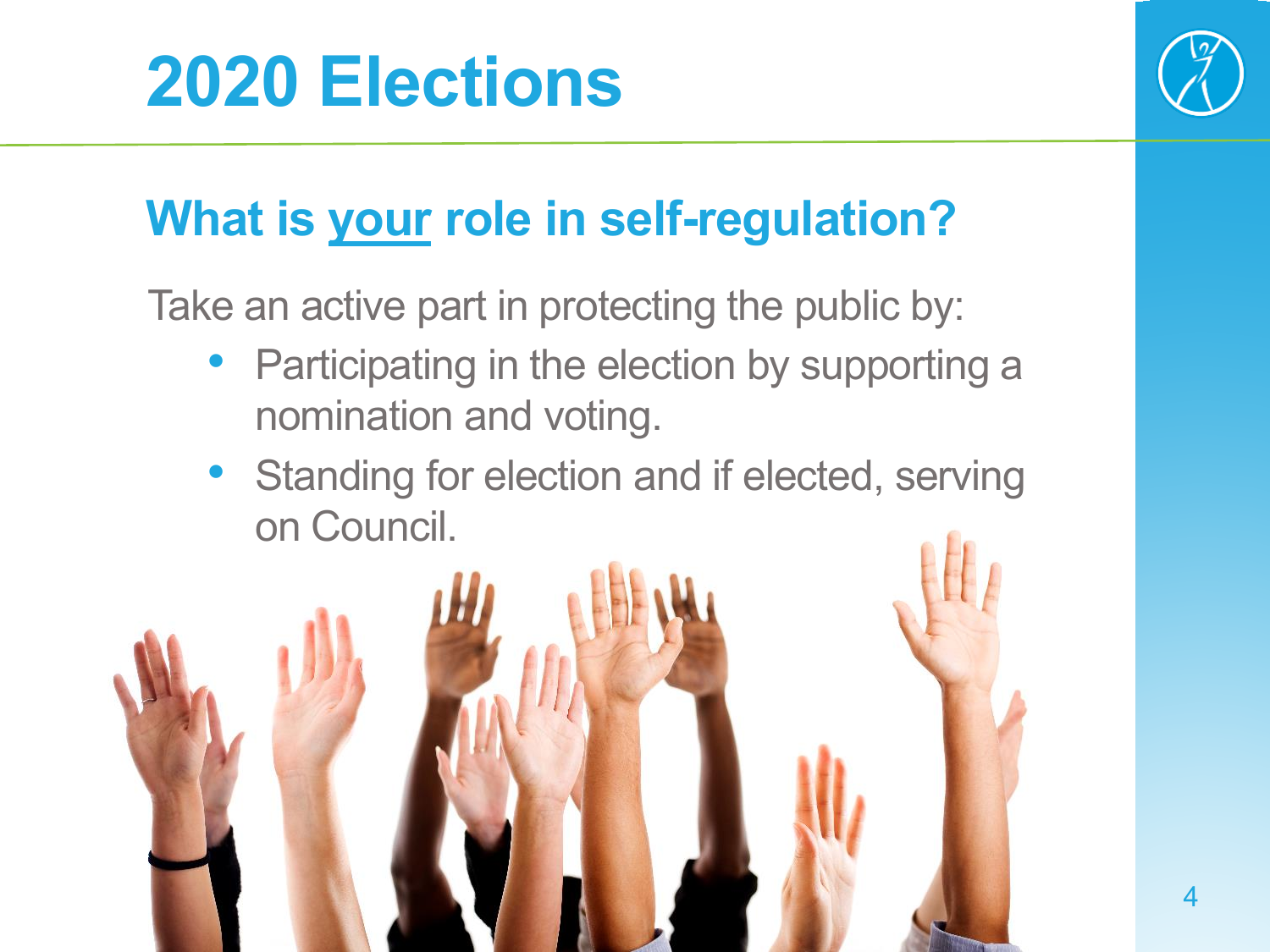

### **What is the role of a Council member?**

- To make decisions in the public interest
- To participate on statutory and other committees
- To participate in decision-making about:
	- $\checkmark$  Standards of practice and professional conduct
	- Competencies for entry to practice and ongoing practice
	- $\checkmark$  Policies, regulations and bylaws of the College in accordance with relevant legislation
	- $\checkmark$  Programs, enforcement, transparency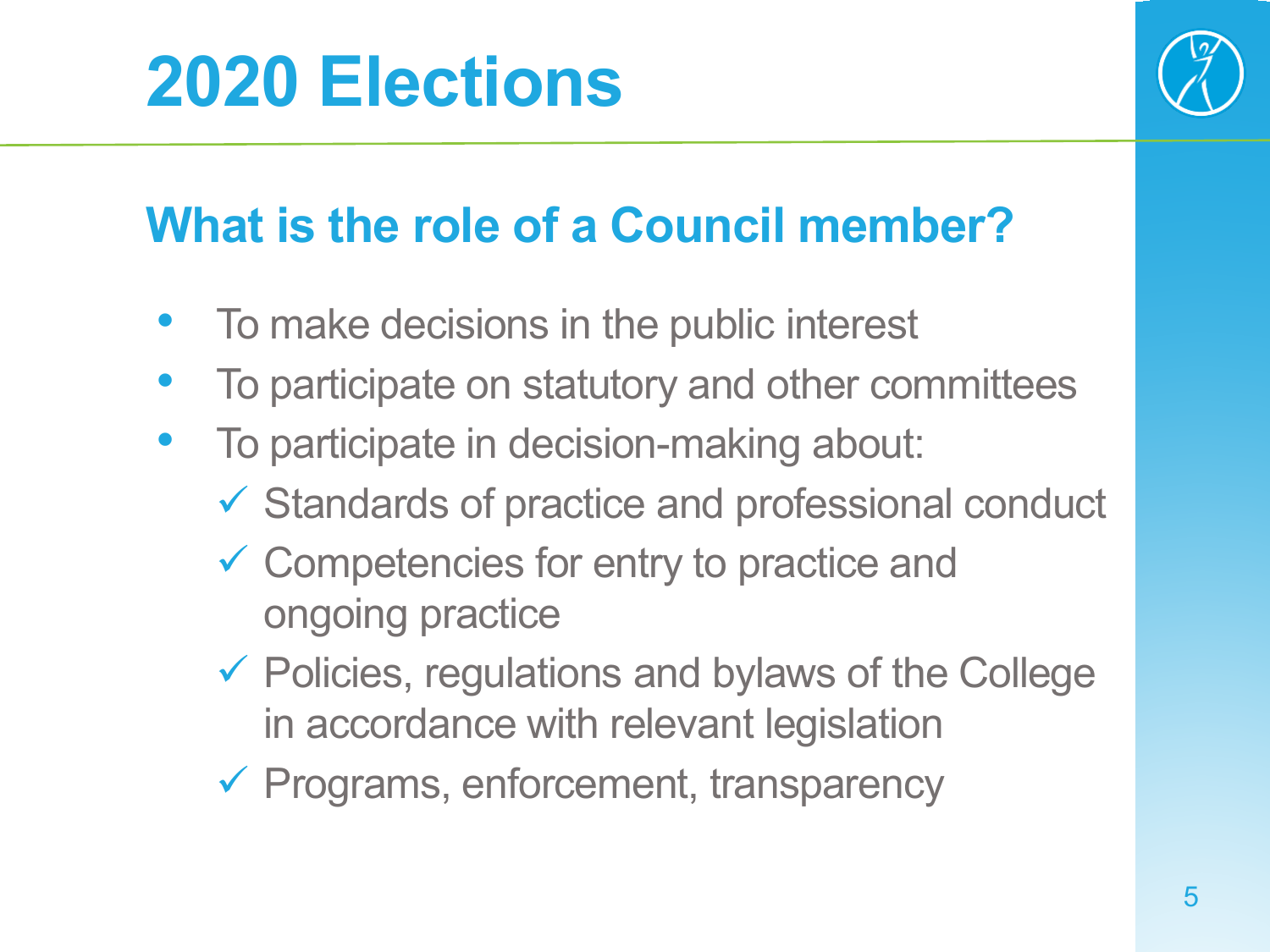

#### **Current College initiatives include:**

- **CORECOM**
- Review of governance
- Performance measurement
- Quality Assurance competency assessment project – risk based
- COVID-19
- Focus on Diversity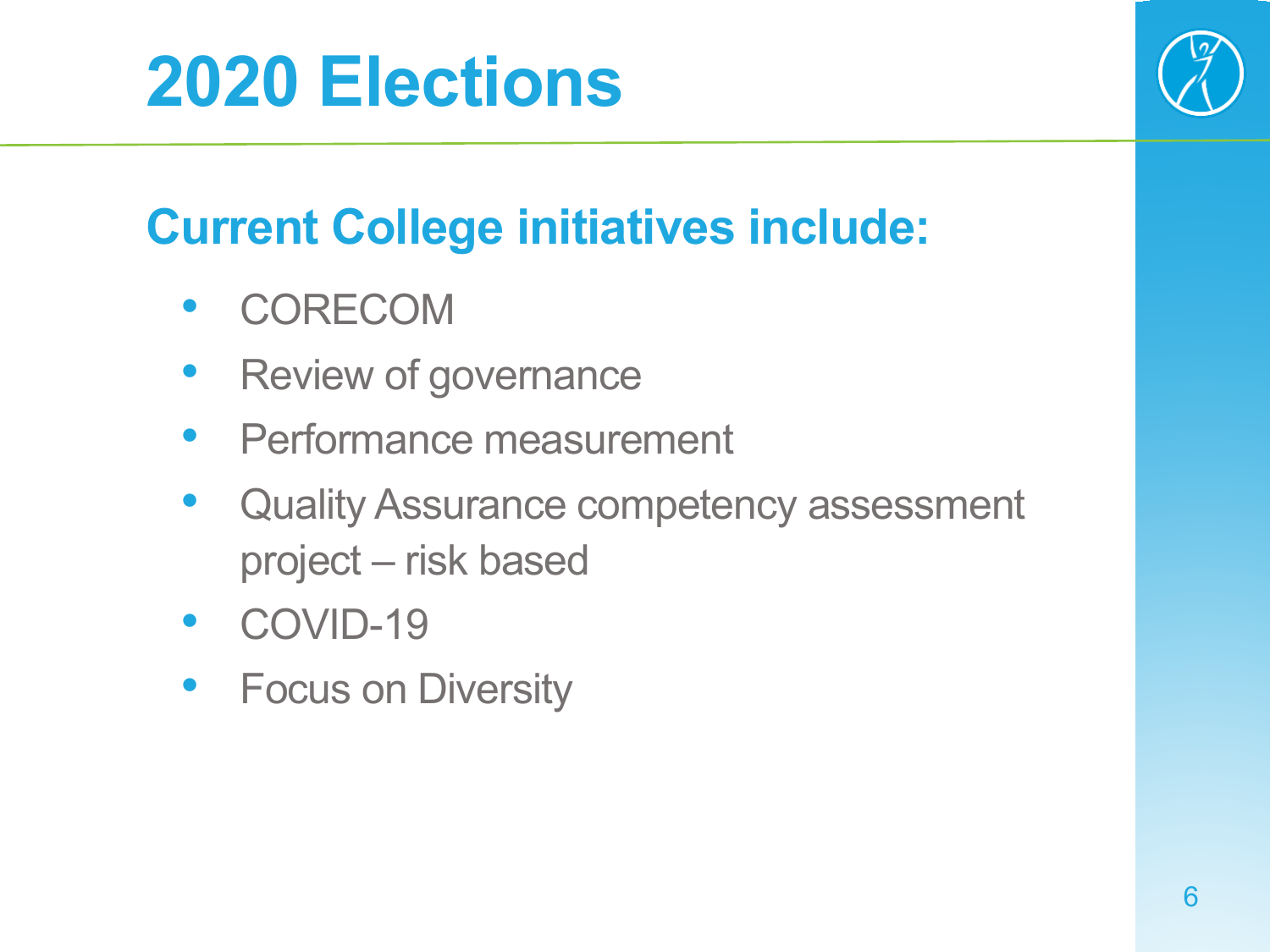

#### **Meetings and Time Commitment:**

- Election is for a Council role
- Terms: Oct 2020– March 31, 2022/23
- 4-5 full-day Council meetings a year
- Each Council member sits on 1-2 statutory committees, subcommittees or working groups, which typically meet once/month
- Meetings require up to 0.5 day preparation time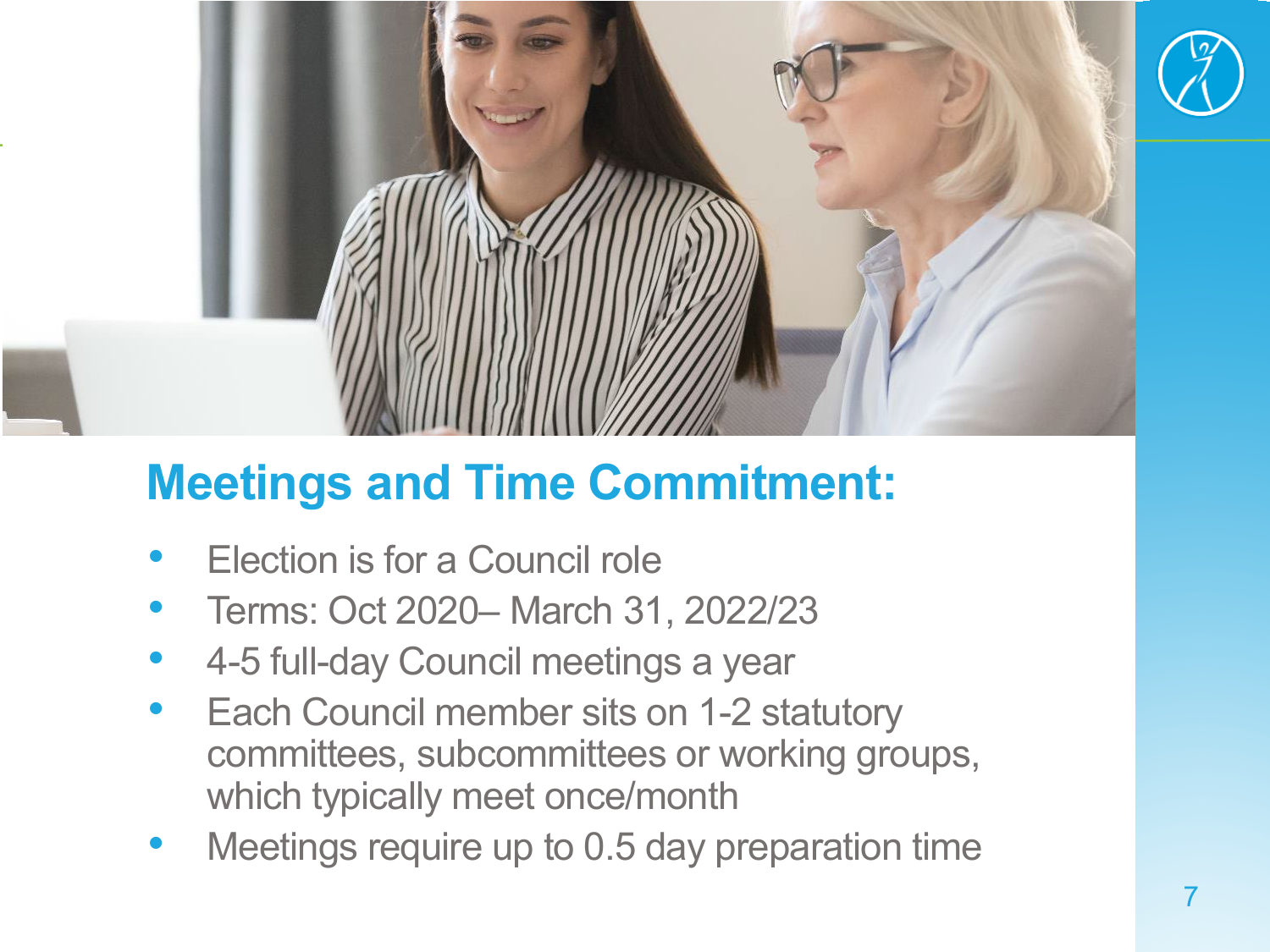

#### **Council and Committee Training**

- **Orientation**
- On-boarding process
- Professional learning and development
- Ongoing staff support

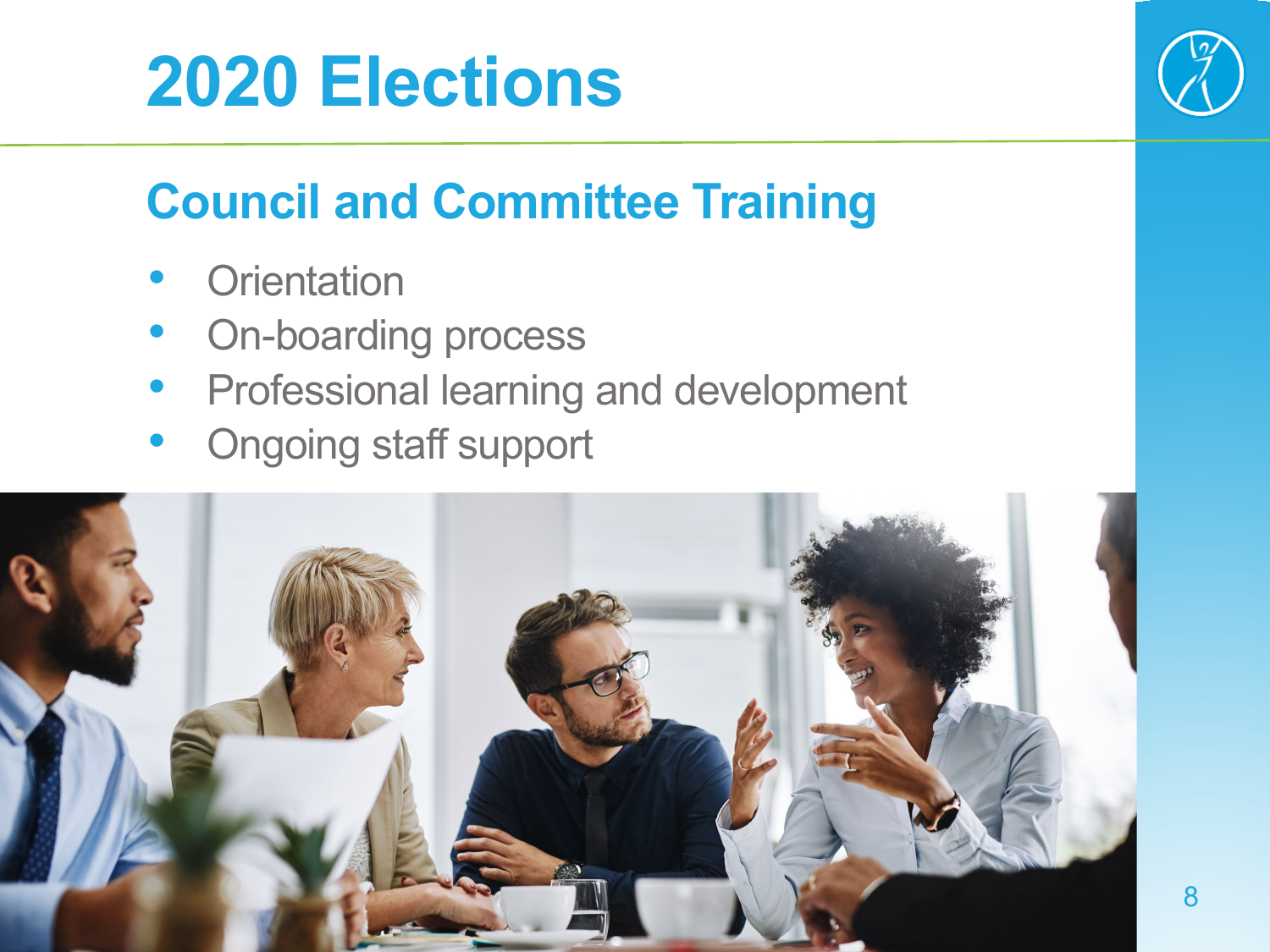

#### **Competencies to Effectively Participate on Council**

- Registered OT
- No identified concerns within past 6 years
- Ability to make decisions in the public interest
- Effective communicator
- Ability to participate in collaborative decision making
- Analytical, rational, objective
- Knowledge of societal values, human rights, social justice
- Integrity
- Capacity to meet demands of role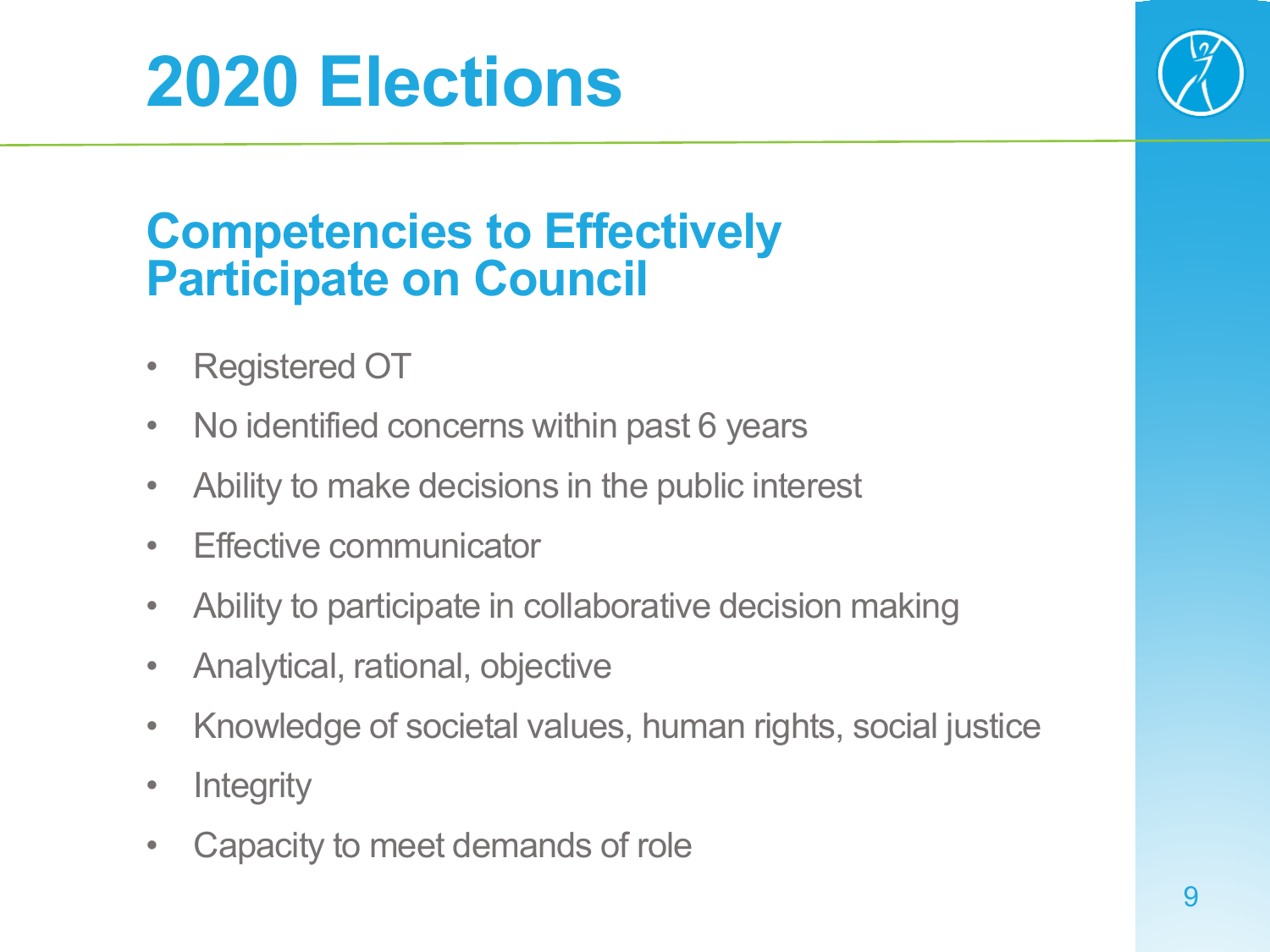



**March** Council Meeting & Election of Officers

**June** Council Meeting

**October** Council Meeting plus an Education Day

**January** Council Meeting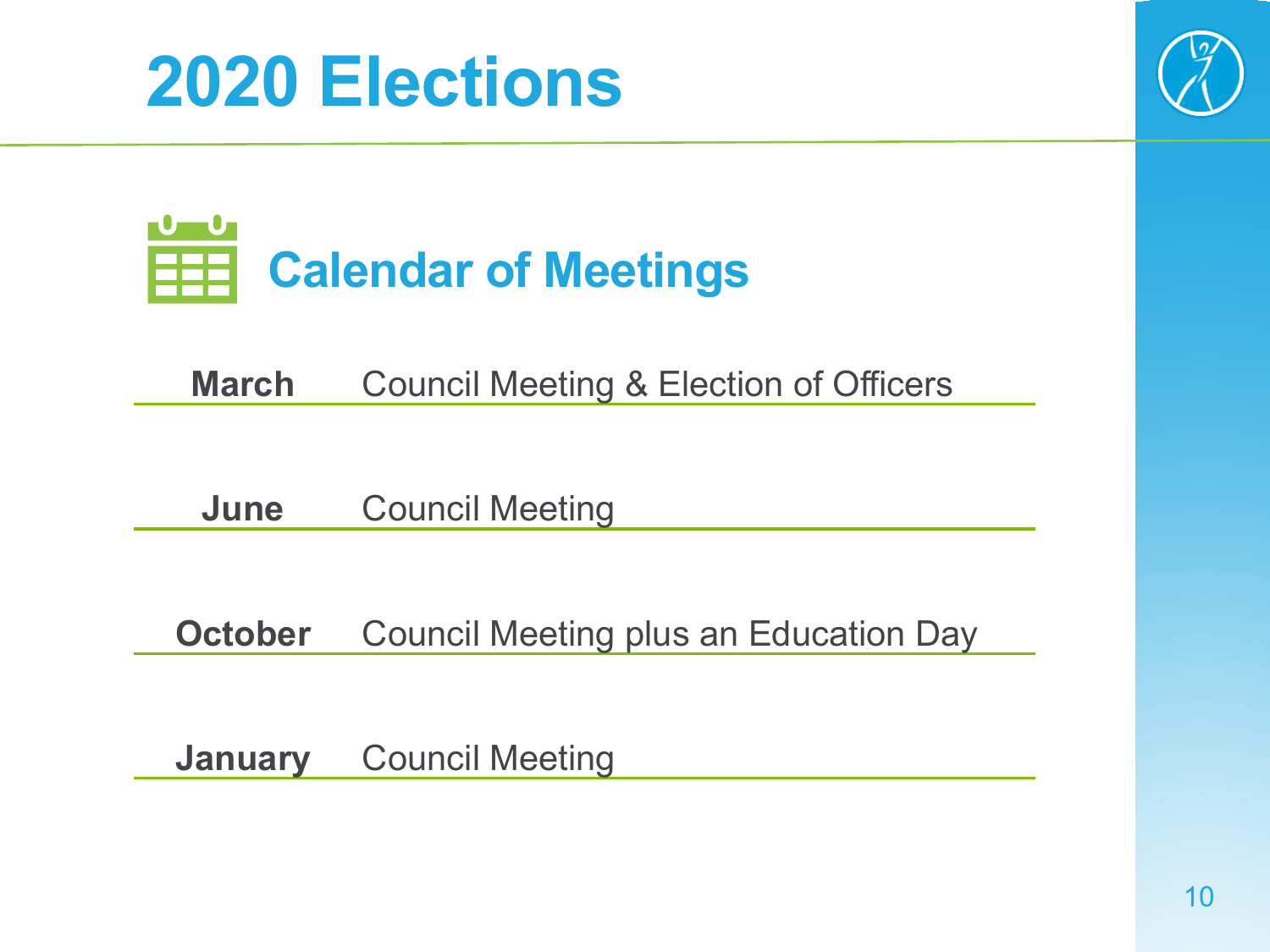

#### **Statutory Committees**

- **Executive**
- **Registration**
- Inquiries, Complaints, **Reports**
- **Discipline**
- Fitness to Practise
- Patient Relations
- Quality Assurance

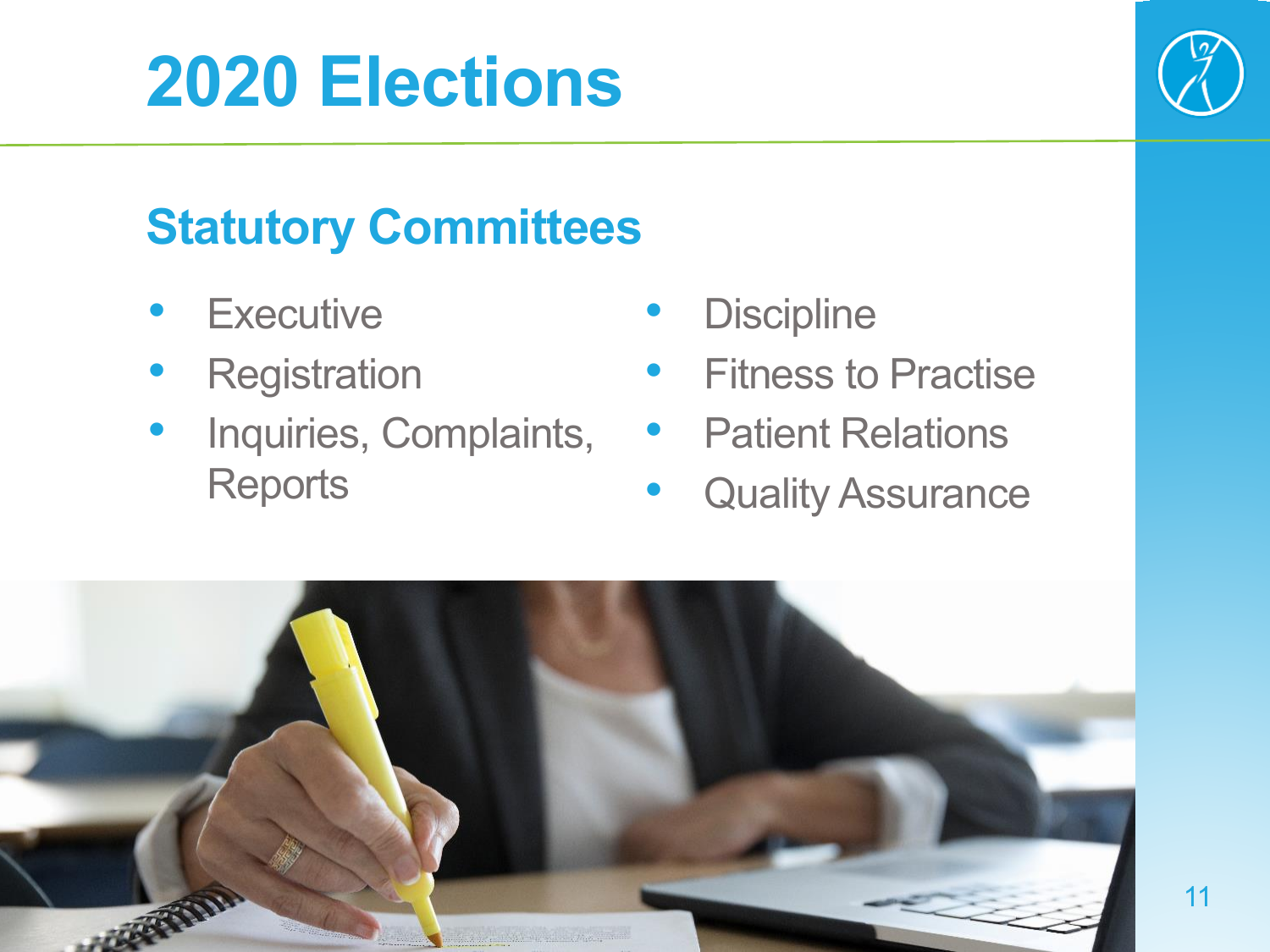#### **Elections Process**

- Ontario has 6 voting districts
- Districts usually vote on a 3 year rotating schedule
- 2020 Special Elections will be held in:
	- **District 1** (Toronto and area)
	- **District 2** (Hamilton and area)

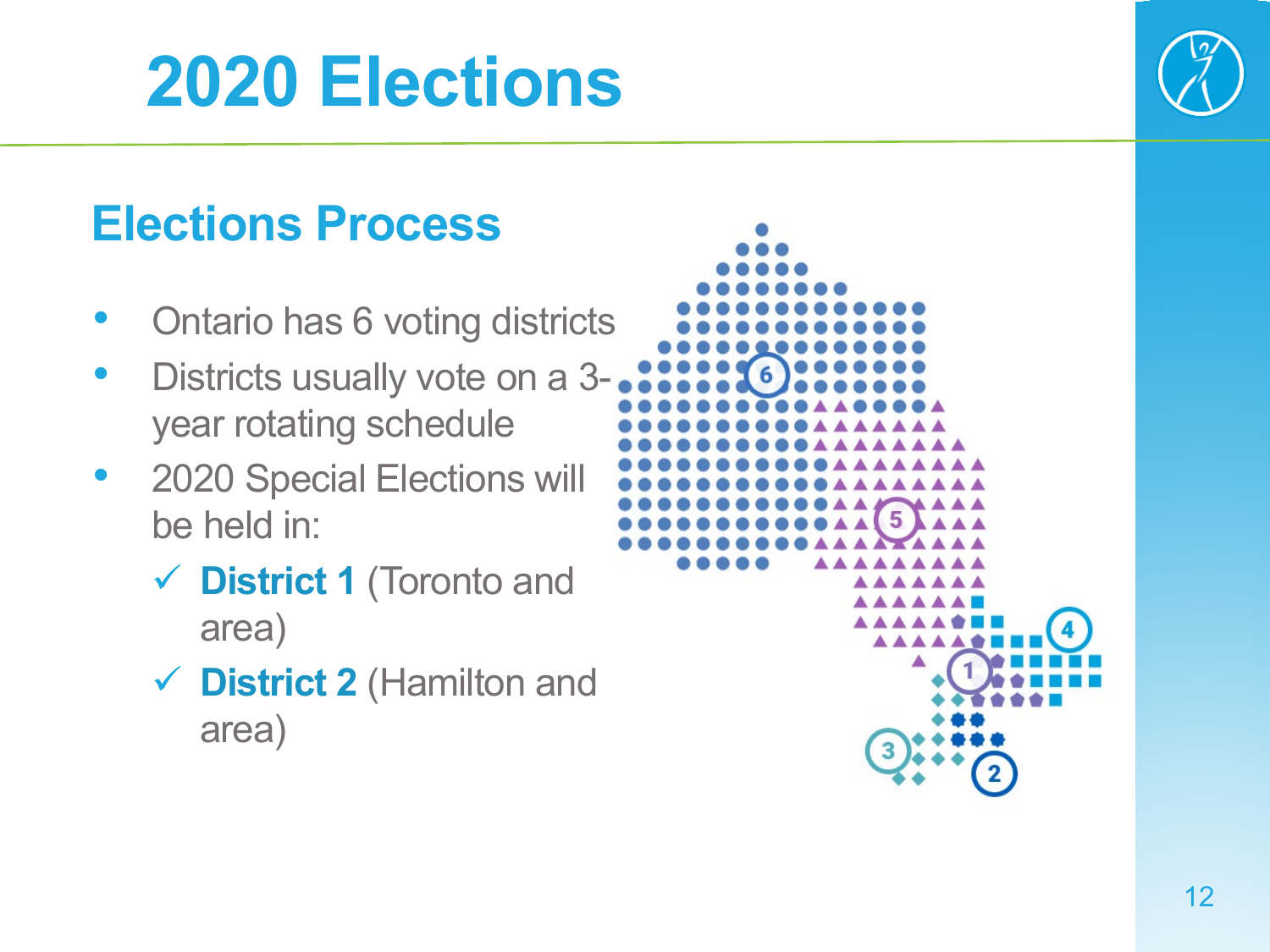

#### **Elections Process**

**District 1** (Central East)

- Electing 1 member
- District 1 is composed of: The Municipality of Toronto, counties of Haliburton, Northumberland, Peterborough, Simcoe and Kawartha Lakes, and regional municipalities of Durham, Peel and York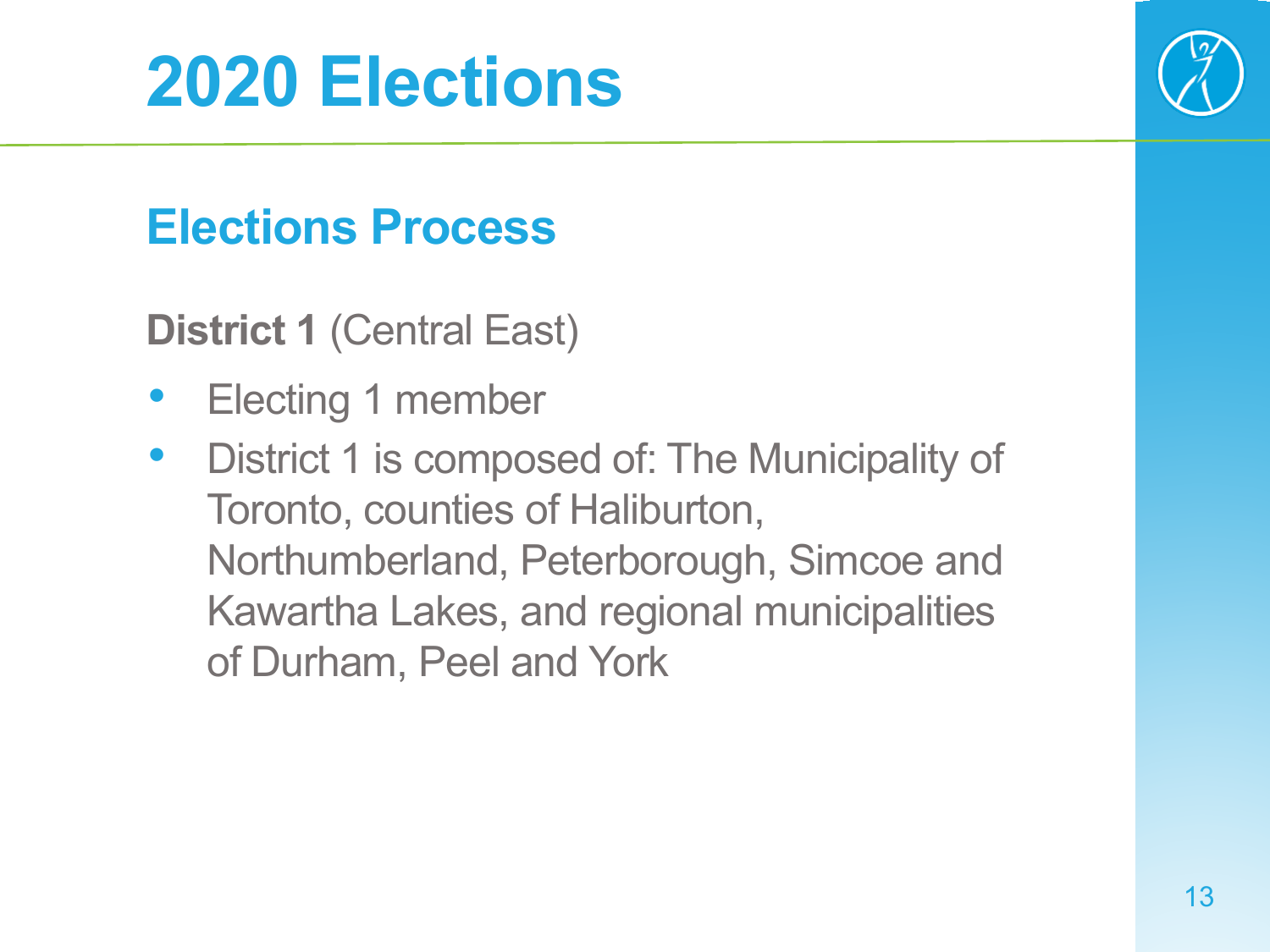#### **Elections Process**

**District 2** (Central West)

- Electing 1 member
- District 2 is composed of: The counties of Brant, Dufferin and Wellington, and the regional municipalities of Haldimand, Norfolk, Halton, Hamilton, Niagara and Waterloo.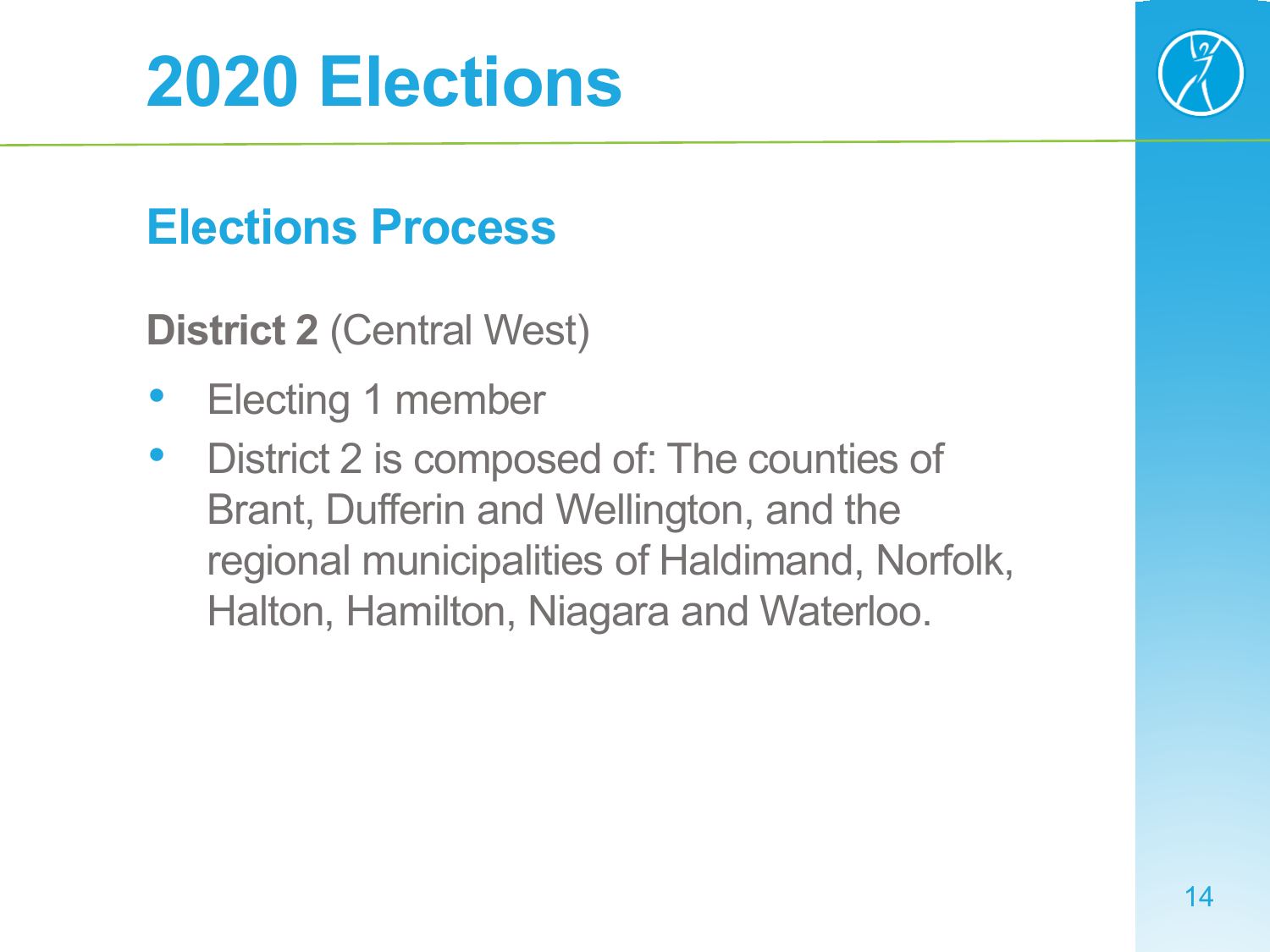



#### **Elections Process**

- Elections (including nominations) are conducted electronically.
- Ensure your email is correct in your member profile which can be accessed through the registrants login section of the College website [www.coto.org.](http://www.coto.org/)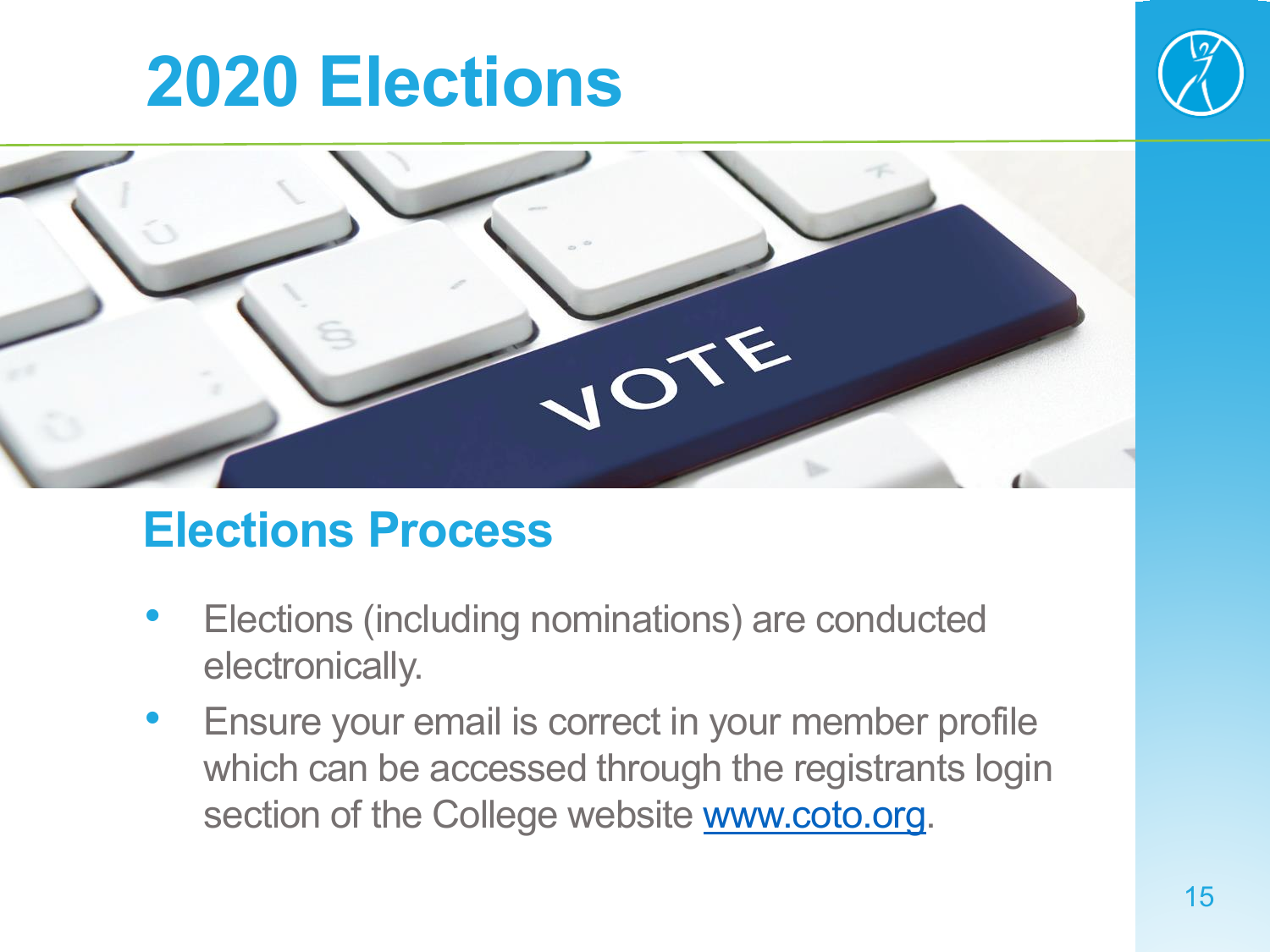

#### **Elections Process**

Important Dates:

- **Nominations Open:** July 8, 2020
- **Nominations Close:** August 27, 2020 at 4PM
- Voting Opens: September 15, 2020
- Voting Closes: September 30, 2020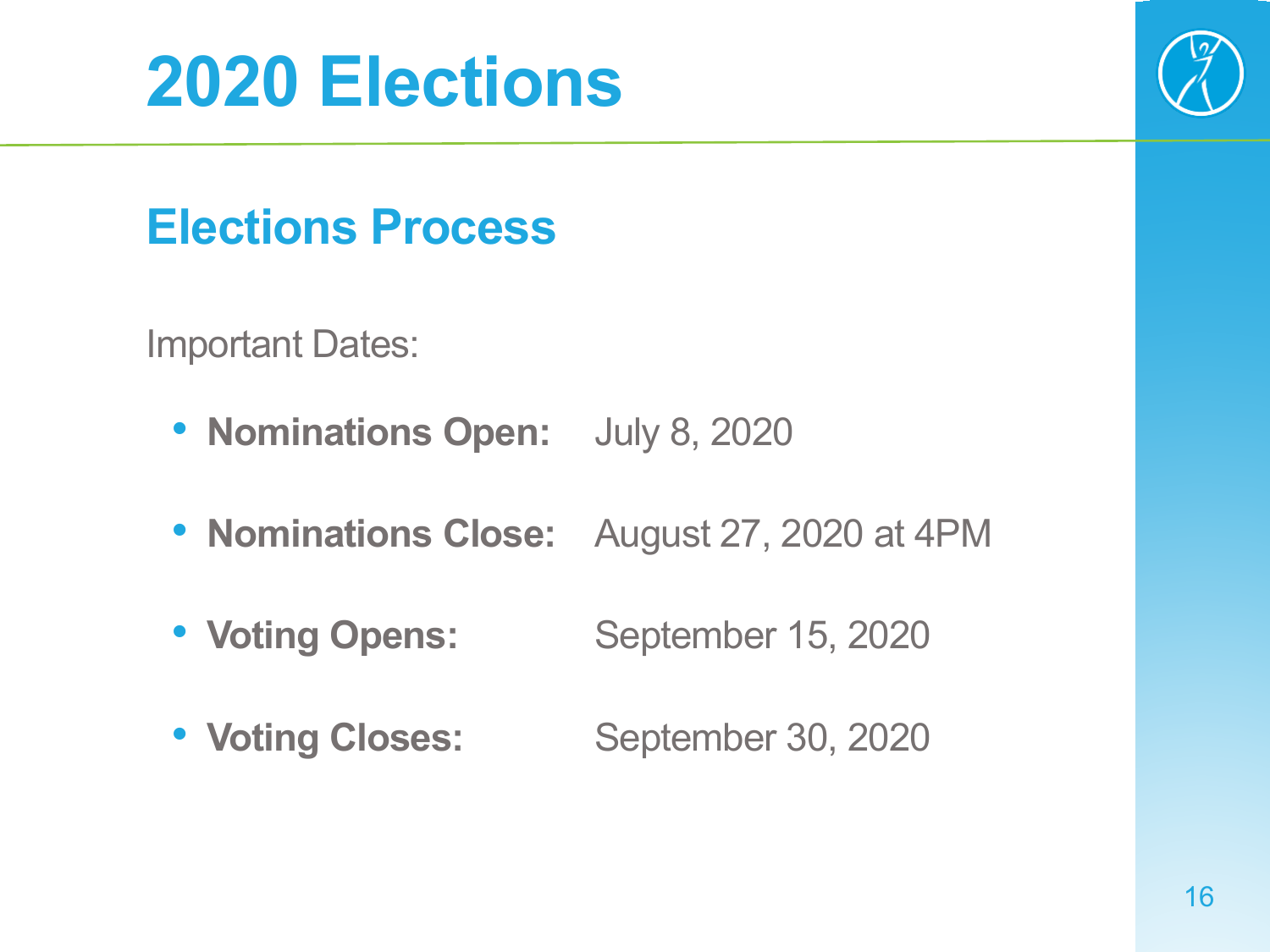



## **Questions?**